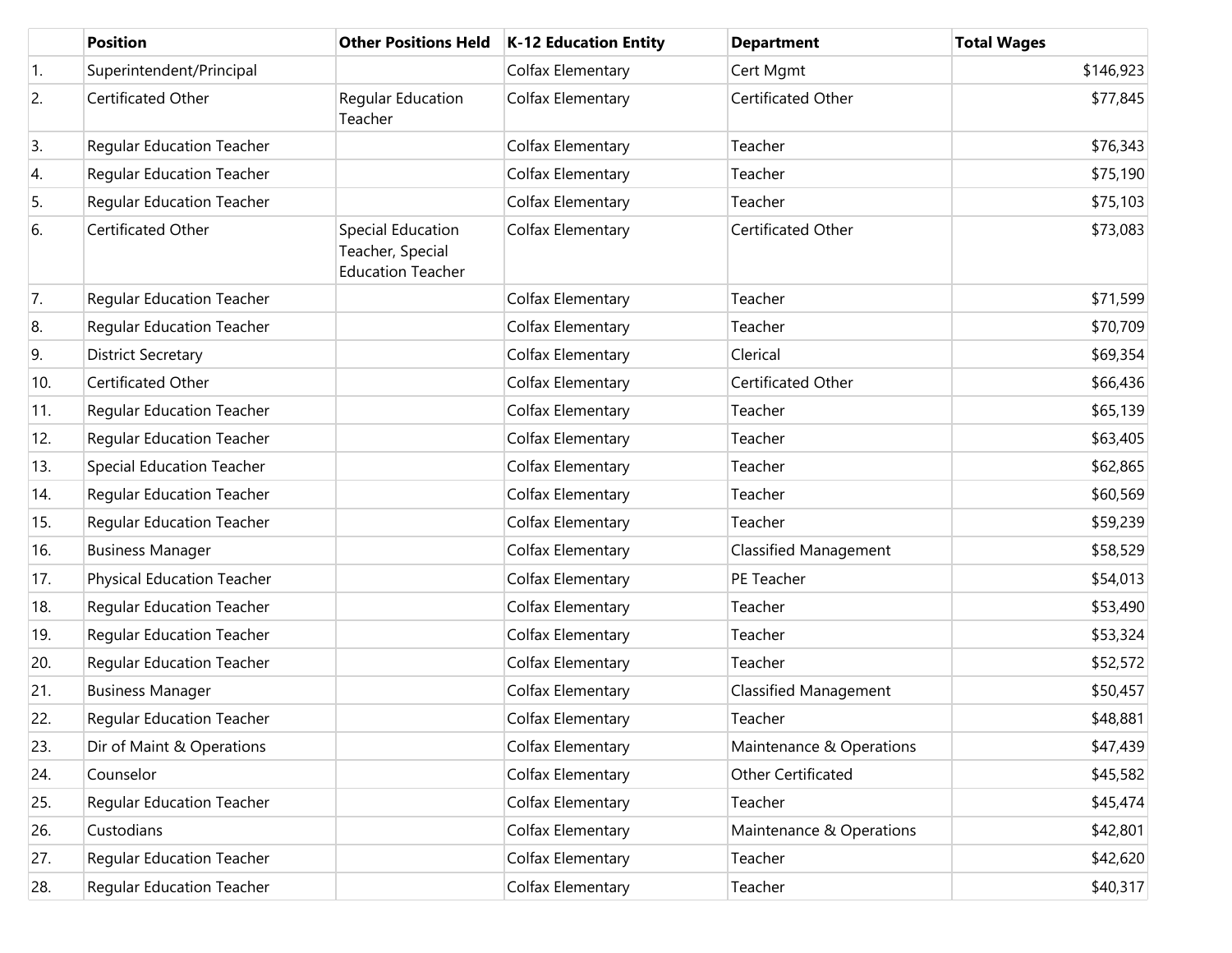| 29. | School Secretary                 |                                              | Colfax Elementary | Clerical                                    | \$36,364 |
|-----|----------------------------------|----------------------------------------------|-------------------|---------------------------------------------|----------|
| 30. | District Technologist            |                                              | Colfax Elementary | <b>Other Classified</b>                     | \$32,326 |
| 31. | Custodians                       | Cafeteria                                    | Colfax Elementary | Maintenance & Operations                    | \$31,285 |
| 32. | <b>Regular Education Teacher</b> |                                              | Colfax Elementary | Teacher                                     | \$29,456 |
| 33. | <b>Regular Education Teacher</b> |                                              | Colfax Elementary | Teacher                                     | \$28,000 |
| 34. | <b>Regular Education Teacher</b> |                                              | Colfax Elementary | Teacher                                     | \$23,959 |
| 35. | Sp Ed Inst Aide 177 Days         | After School Program<br>Coord, Yard Duty     | Colfax Elementary | <b>Instructional Aides</b>                  | \$22,735 |
| 36. | <b>Regular Education Teacher</b> |                                              | Colfax Elementary | Teacher                                     | \$21,941 |
| 37. | Sp Ed Inst Aide 177 Days         | Yard Duty                                    | Colfax Elementary | <b>Instructional Aides</b>                  | \$21,367 |
| 38. | Cafeteria Mgnr                   |                                              | Colfax Elementary | <b>Other Classified</b>                     | \$19,340 |
| 39. | Sp Ed Inst Aide 177 Days         | Reg Inst /After School<br>Care               | Colfax Elementary | <b>Instructional Aides</b>                  | \$19,043 |
| 40. | <b>Regular Education Teacher</b> |                                              | Colfax Elementary | Teacher                                     | \$18,273 |
| 41. | Sp Ed Inst Aide 177 Days         |                                              | Colfax Elementary | <b>Instructional Aides</b>                  | \$17,332 |
| 42. | Para-Yard                        | Library Aide, Reg Inst<br>/After School Care | Colfax Elementary | <b>Instructional Aides</b>                  | \$16,513 |
| 43. | <b>Regular Education Teacher</b> |                                              | Colfax Elementary | Teacher                                     | \$16,198 |
| 44. | Sp Ed Inst Aide 177 Days         | Yard Duty                                    | Colfax Elementary | <b>Instructional Aides</b>                  | \$16,014 |
| 45. | Teachers-Extra Assignment        |                                              | Colfax Elementary | Colfax Elementary School<br><b>District</b> | \$14,753 |
| 46. | Para-Yard                        | Yard Duty                                    | Colfax Elementary | <b>Instructional Aides</b>                  | \$13,235 |
| 47. | Para-Yard                        | Yard Duty                                    | Colfax Elementary | <b>Instructional Aides</b>                  | \$13,074 |
| 48. | Yard Duty                        |                                              | Colfax Elementary | <b>Other Classified</b>                     | \$12,670 |
| 49. | <b>School Secretary</b>          |                                              | Colfax Elementary | Clerical                                    | \$10,792 |
| 50. | Yard Duty                        |                                              | Colfax Elementary | <b>Other Classified</b>                     | \$9,071  |
| 51. | Certificate Sub                  |                                              | Colfax Elementary | Teacher                                     | \$4,660  |
| 52. | Class. Support-Subs              | <b>Classified Support</b><br><b>Salaries</b> | Colfax Elementary | Colfax Elementary School<br>District        | \$4,320  |
| 53. | Clerical-Extra Assignment        |                                              | Colfax Elementary | <b>Colfax Elementary School</b><br>District | \$4,000  |
| 54. | Certificate Sub                  |                                              | Colfax Elementary | Teacher                                     | \$3,120  |
| 55. | Certificate Sub                  |                                              | Colfax Elementary | Teacher                                     | \$1,440  |